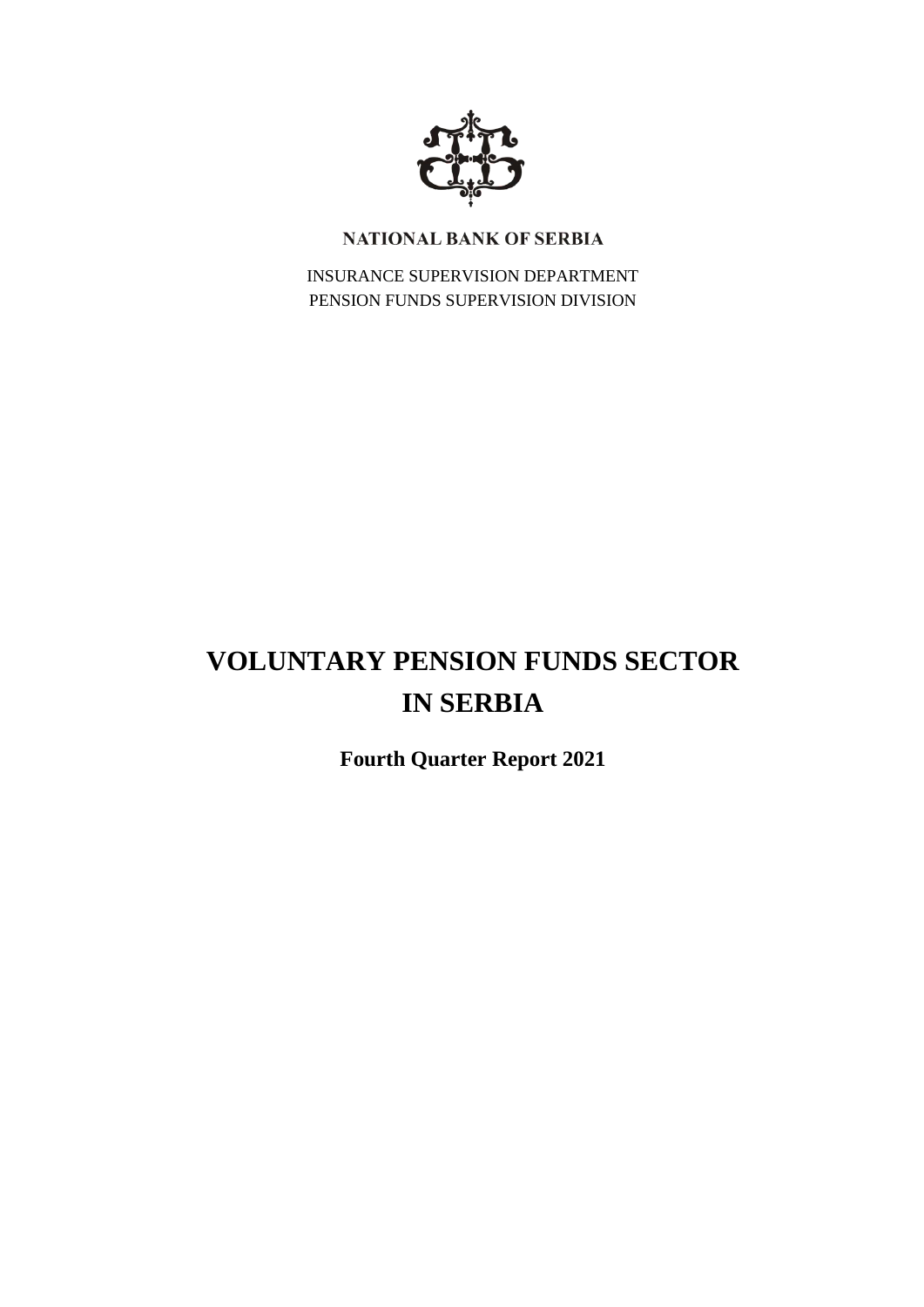# **Contents:**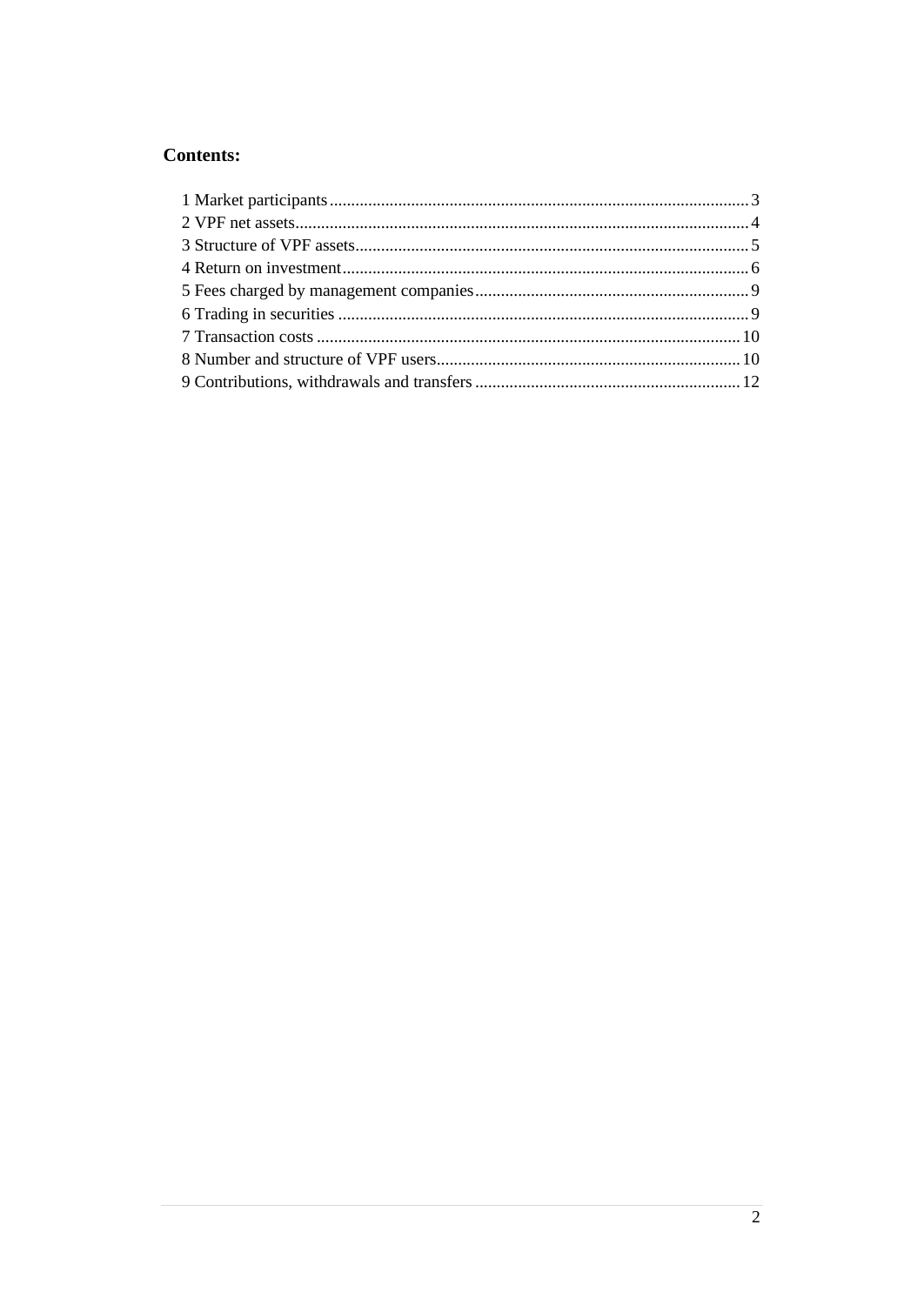## <span id="page-2-0"></span>**1 Market participants**

At end-Q4 2021, the market of voluntary pension funds (VPFs) included four companies managing seven VPFs, one custody bank, five intermediary banks and one insurance brokerage undertaking<sup>1</sup>.



#### Diagram: **Market participants**

At end-Q4 2021, total employment in VPF management companies was 125, Employment is three times higher than in the previous quarter.

The NBS licences sales agents, who passed professional examinations and fulfilled other requirements, to disseminate information about VPF operation. By end-Q4 2021, a total of 996 sales agent licences were granted.

Management companies, banks and insurance undertakings as brokers may engage sales agents. At end-Q4 2021, management companies hired 113 persons, intermediary banks 517 persons and insurance undertaking 99 persons.

<sup>1</sup> Raiffeisen Bank a.d. Beograd, OTP banka Srbija a.d. Novi Sad, NLB banka a.d. Beograd, Addiko Bank a.d. Beograd and Sberbank a.d. Beograd, joint-stock insurance undertaking DDOR Novi Sad, Novi Sad.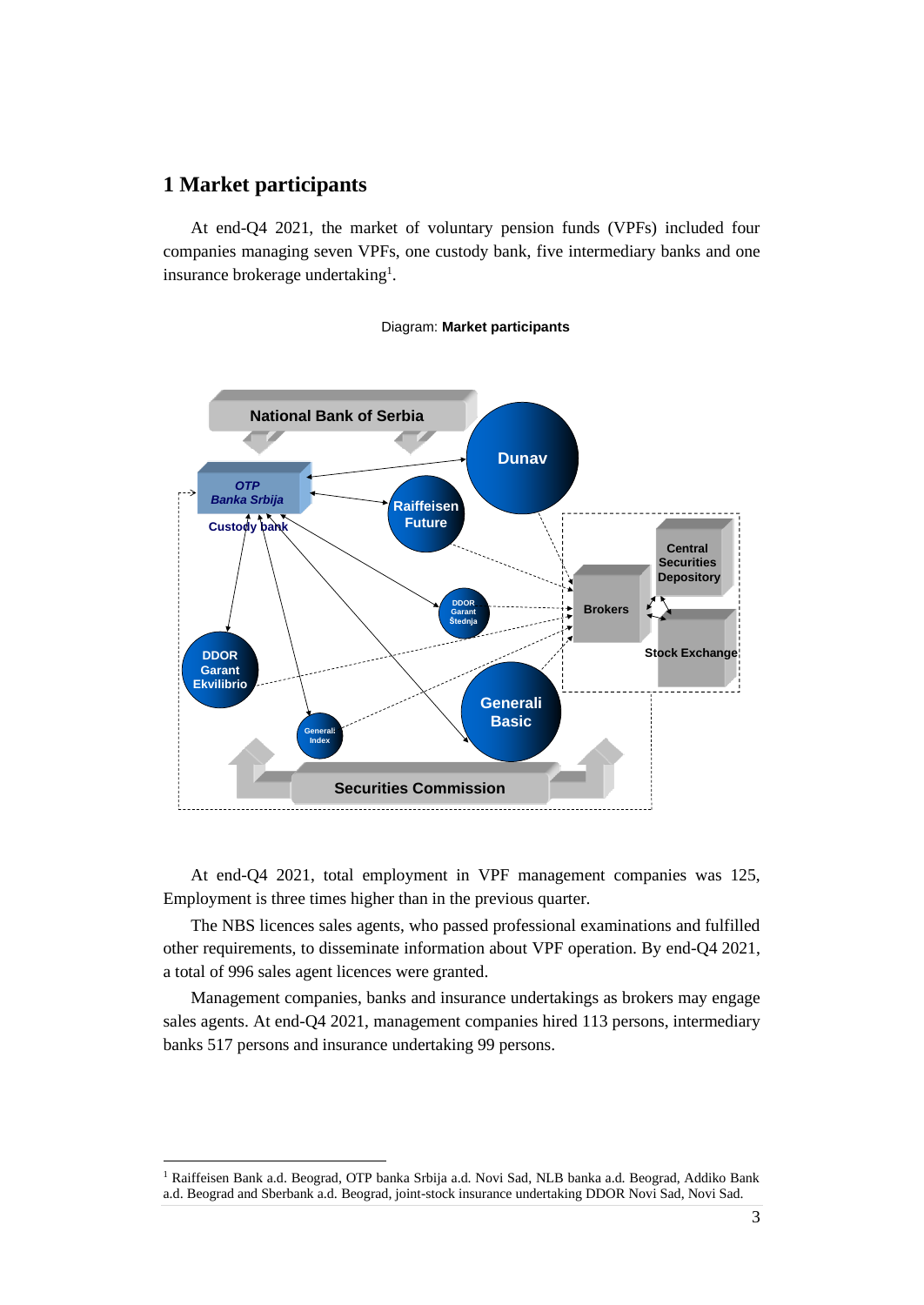## <span id="page-3-0"></span>**2 VPF net assets**

At end-Q4 2021, VPF net assets equalled RSD 49.1 bn. In 2021 net assets went up by 4.3% from end-2020. The changes in the value of net assets reflect net contributions<sup>2</sup>,

*At end-2021, net assets equalled RSD 49.1 bn.* 

withdrawals and investment returns. In 2021, total contributions amounted to RSD 3,731 mn, withdrawals to RSD 2,223 mn, up by around 7.3% and 3.0% respectively, from 2020.

#### **End-of-period net assets of the VPF sector**

|  |  |  | 2011 2012 2013 2014 2015 2016 2017 2018 2019 2020 |  |  |  | 2021 |  |            |                                                                                                        |      |
|--|--|--|---------------------------------------------------|--|--|--|------|--|------------|--------------------------------------------------------------------------------------------------------|------|
|  |  |  |                                                   |  |  |  |      |  | <u>ດ</u> 2 | $\Omega$ 3                                                                                             | . Q4 |
|  |  |  |                                                   |  |  |  |      |  |            | <b>7</b> 2.5 <b>6.1 6.7 7.23.6 7.28.9 7.28.8 7.36.2 7.40.2 7.45.2 7.47.7 7.47.7 7.48.2 7.48.8 49.1</b> |      |

Source: National Bank of Serbia.

## **End-of-period sector concentration**



Source: National Bank of Serbia.

Measured by the HHI, market concentration in the sector3 at end-2021 amounted to 2,695 points, indicating high concentration in the VPF market.

According to the size of VPF net assets relative to total net assets of the sector, two funds were classified as "large" and two as "medium". Together, they held 93% of the market share, with the largest fund accounting for around 40%.

| (in units)                       |      |      |                         |                |                         |                          |                          |      |      |      |    |               |                |  |
|----------------------------------|------|------|-------------------------|----------------|-------------------------|--------------------------|--------------------------|------|------|------|----|---------------|----------------|--|
| Share in net assets              | 2012 | 2013 | 2014                    | 2015           | 2016                    | 2017                     | 2018                     | 2019 | 2020 | 2021 |    |               |                |  |
| (%)                              |      |      |                         |                |                         |                          |                          |      |      | Q1   | Q2 | Q3            | Q4             |  |
| Large (20 and above)             | 2    | 2    | $\overline{\mathbf{2}}$ | $\overline{2}$ | $\overline{\mathbf{2}}$ | $\overline{\phantom{a}}$ | $\overline{\phantom{a}}$ | 2    | 2    | 2    | 2  | $\mathcal{P}$ | $\mathcal{P}$  |  |
| Medium (5 - 19.99)               | 2    | 2    | $\overline{2}$          | 2              | $\overline{2}$          | 2                        | 2                        | 2    | 2    | 2    | 2  | $\mathcal{P}$ | $\overline{2}$ |  |
| Small (0 - 4.99)                 | 5    | 2    | $\overline{2}$          | 3              | 3                       | 3                        | 3                        | 3    | 3    | 3    | 3  | 3             | 3              |  |
| Source: National Bank of Serbia. |      |      |                         |                |                         |                          |                          |      |      |      |    |               |                |  |

**Number of funds by groups divided by market share**

 $2$  Net contributions are total contributions minus the front-load fee.

3 In terms of the share in total net assets.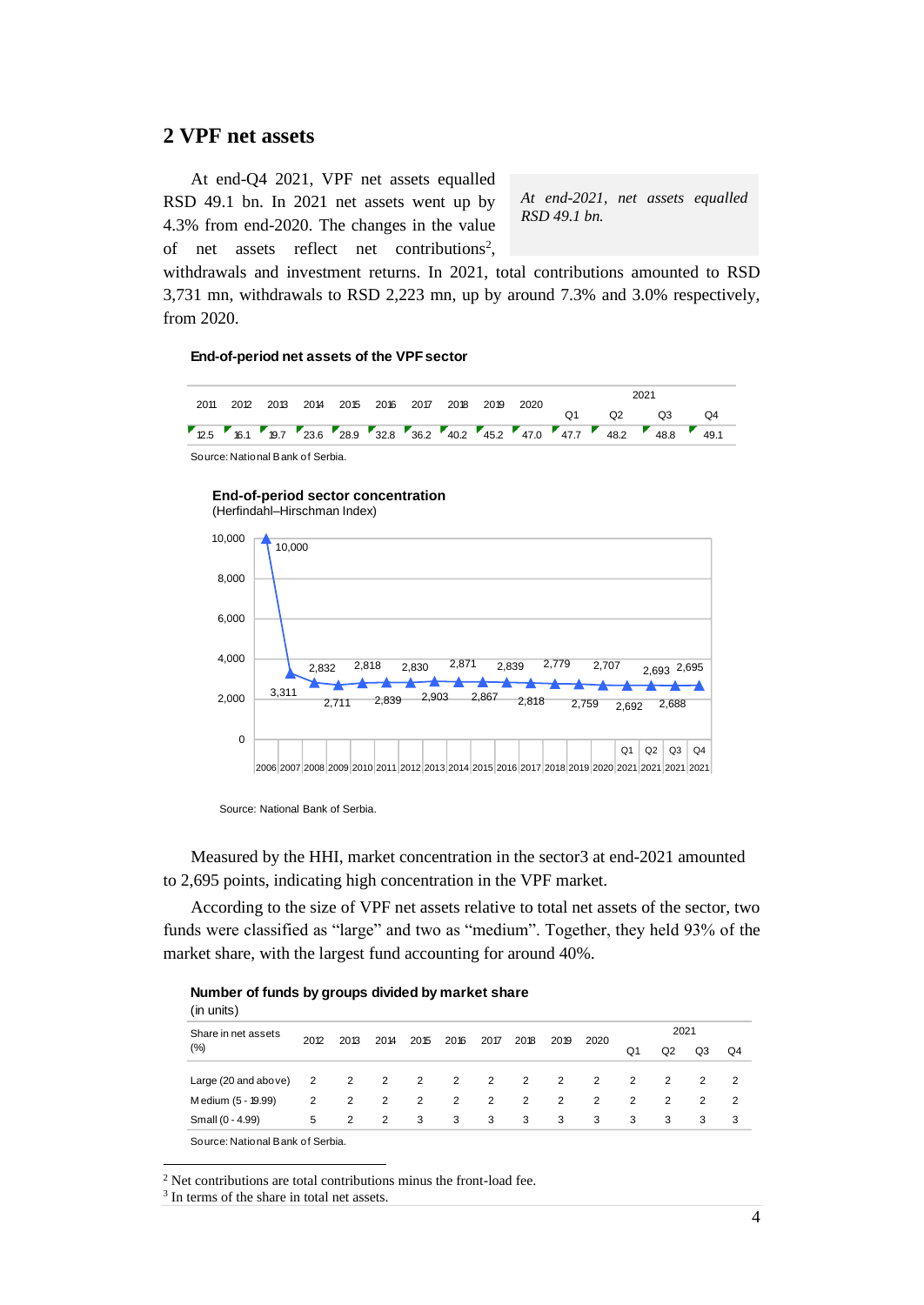## <span id="page-4-0"></span>**3 Structure of VPF assets**

At end-Q4 2021, the structure of investment of VPF assets remained broadly unchanged from the previous period. Government bonds accounted for a major part

*Majority of assets were invested in government debt instruments – 77.0%.* 

of VPF assets – 77.0%. Balances in custody accounts and bank time deposits made up 9.2% and shares 13.6%. Investment in units of open-end investment funds and receivables made up the category "other" which accounted for 0.1%.



Government debt instruments portfolio (Republic of Serbia's bonds) kept the dominant position in total VPF assets at the end of the period, with the downward trend in the share of these instruments in VPF assets (from 79.6% at the end of the previous quarter to 77.0%). Also, relative to end-2020, the share of government debt instruments portfolio recorded an increase in total fund assets by around 4%.

Compared to the end of the previous quarter, aggregate exposure to shares of domestic legal entities rose from 12.9% to 13.6% of total fund assets as a result of the current trends in the Serbian financial market. Moreover, portfolio of shares of domestic legal entities in total fund assets increased from end-2020, when it accounted for 12.0%.

At end-Q4 2021, 4.7% of government debt instruments were with the maturity of up to one year, 8.1% between one and two years, 50.9% between two and five years, 17.7% between five and ten years, and 18.7% over ten years.

The average maturity of assets<sup>4</sup> invested in government debt instruments was 5.49 years.

At end-Q4 2021, 86.1% of total assets were in dinars and 13.9% in a foreign currency (EUR).

<sup>4</sup>The maturity of instruments weighted by their share in total investment in government debt instruments.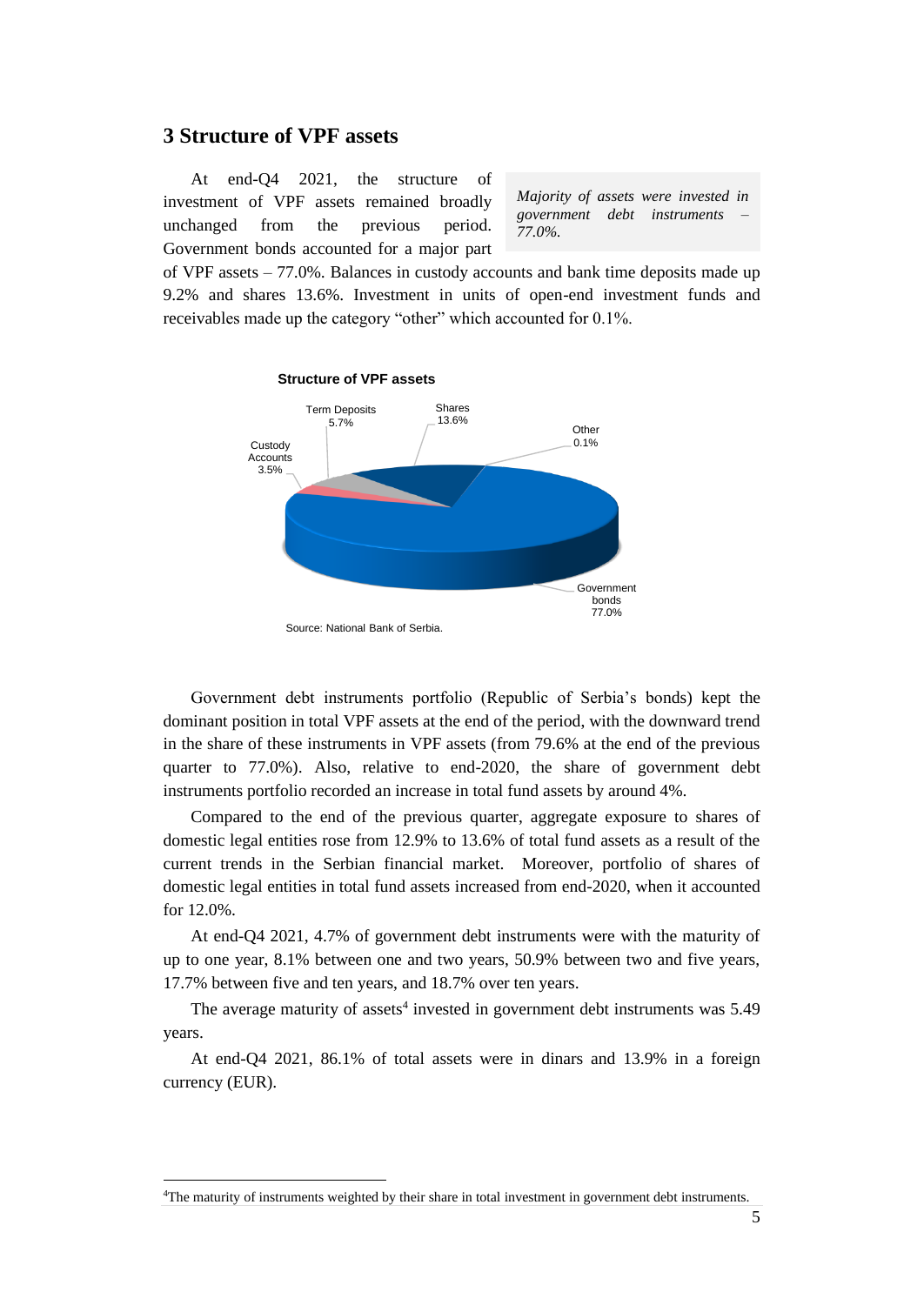

**Maturity structure (government fixed income securities)** (in RSD bn)

## <span id="page-5-0"></span>**4 Return on investment**

At end-Q4 2021, the value of  $FONDex<sup>5</sup>$  reached 3,134.18 points<sup>6</sup>. The rise in FONDex is the weighted average return on all funds, and it came at 1.3% for the past year. Since the start of VPF operation<sup>7</sup>, FONDex return has equalled 7.8%. Given the structure of VPF investment, the return is influenced by the change in the yield curve on government debt instruments<sup>8</sup>, change in the prices of shares, change in the value of investment units of open-end investment funds, level of the key policy rate and banks' interest rates, and changes of the dinar exchange rate against the euro.

There were no issues of government securities in the primary market of dinardenominated government debt instruments in Q4 2021.

| <b>Maturity</b>            | Q4 2020 | Q12021 | Q2 2021 | Q3 2021 | Q4 2021 |
|----------------------------|---------|--------|---------|---------|---------|
| 3m                         |         |        |         |         |         |
| 6m                         |         |        |         |         |         |
| 12m                        |         |        |         |         |         |
| 18m                        |         |        |         |         |         |
| 24m                        | 2.0%    | 1.6%   | 1.6%    |         |         |
| 36m                        |         |        |         |         |         |
| 60 <sub>m</sub>            | 2.6%    |        |         |         |         |
| 84m                        |         |        |         |         |         |
| <b>120m</b>                |         |        |         |         |         |
| 144m                       | 3.9%    |        | ٠       |         |         |
| Courant Ministruct Eingnan |         |        |         |         |         |

**Accepted rate of issued dinar-denominated government debt instruments, by maturity**

Source: M inistry of Finance.

<sup>5</sup> FONDex is the index which indicates movements in investment units of all VPFs in the market.

<sup>6</sup> The initial FONDex value on the first business day of the first VPF, 15 November 2006, was 1,000.

<sup>7</sup> Annual rate.

<sup>8</sup>A decline in interest rate leads to an increase in the prices of debt instruments and vice versa. The prices of longer-maturity instruments are more sensitive to interest rate changes.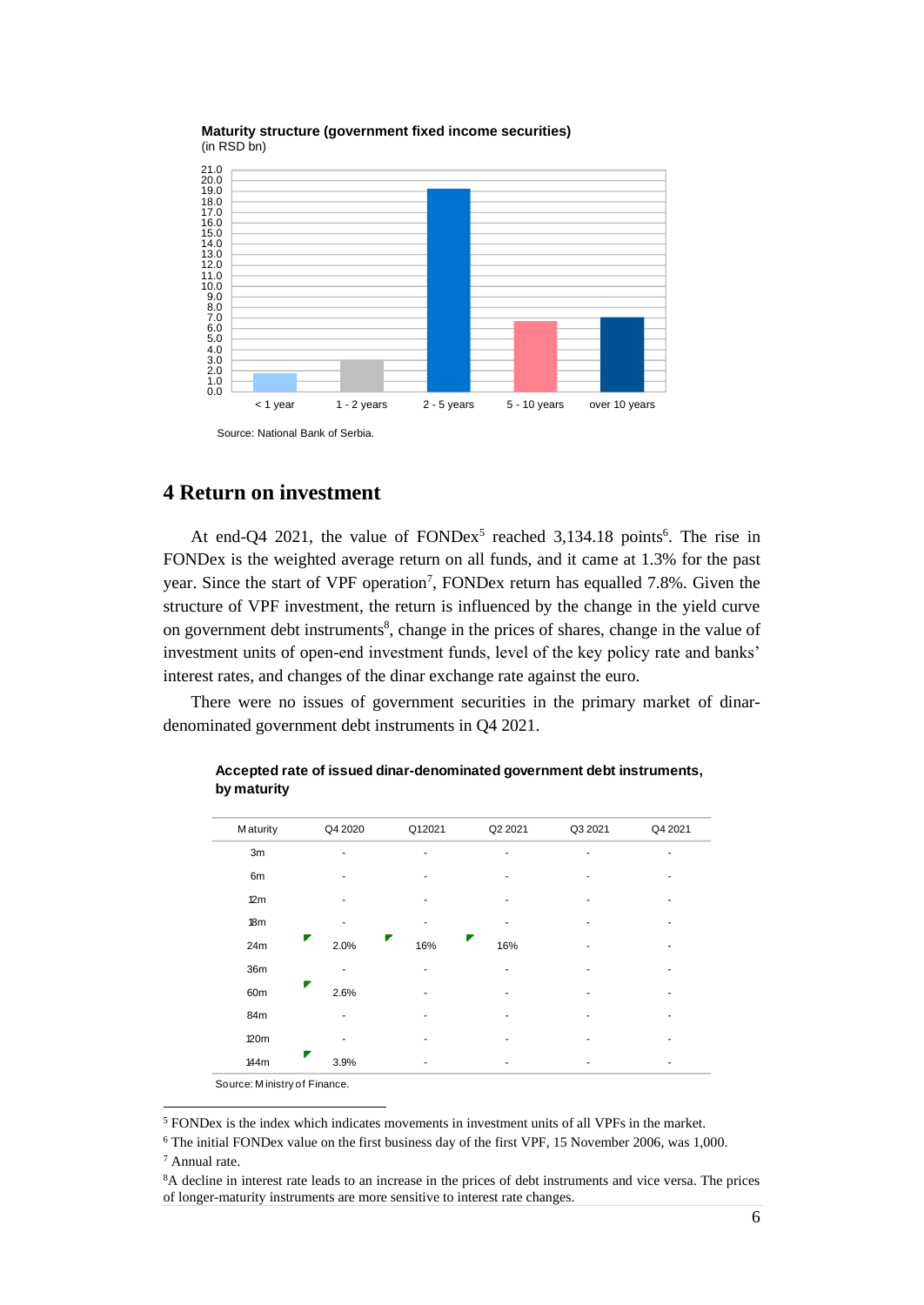| $\frac{1}{2}$   |           |          |           |         |         |
|-----------------|-----------|----------|-----------|---------|---------|
| <b>Maturity</b> | Q3 2020   | Q12021   | Q2 2021   | Q3 2021 | Q4 2021 |
| 3m              |           |          |           | ٠       |         |
| 6m              |           |          |           |         |         |
| 12m             |           |          |           |         |         |
| 18m             |           |          |           |         |         |
| 24m             | 9.0       | 9.1      | Γ<br>21.0 |         |         |
| 36m             |           |          |           |         |         |
| 60m             | Ζ<br>13.2 |          |           |         |         |
| 84m             |           |          |           |         |         |
| 120m            |           |          |           |         |         |
| 144m            | Ζ<br>1.5  |          |           |         |         |
| Total           | z<br>23.6 | Γ<br>9.1 | F<br>20.1 | -       | ۰       |

#### **Market value of issued dinar-denominated government debt instruments, by maturity**  (in RSD bn)

Source: M inistry of Finance.

There was no issue of euro-denominated government debt instruments in Q4 2021.

### **Market value of issued euro-denominated government debt instruments, by maturity**

| (in EUR mn)     |         |         |        |         |         |         |
|-----------------|---------|---------|--------|---------|---------|---------|
| <b>Maturity</b> | Q3 2020 | Q4 2020 | Q12021 | Q2 2021 | Q3 2021 | Q4 2021 |
| 12m             |         |         |        |         |         |         |
| 24m             |         |         |        |         |         |         |
| 36m             |         |         |        |         |         |         |
| 60m             |         |         |        |         |         |         |
| 84m             |         |         |        |         |         |         |
| 120m            |         |         |        |         |         |         |
| 144m            |         |         | 24.9   |         | 8.9     |         |
| <b>180m</b>     |         |         |        |         |         |         |
| 240m            |         |         | 30.4   | 55.5    |         |         |
| Total           |         |         | 55.2   | 55.5    | 8.9     |         |

Source: M inistry of Finance.

### **Accepted rate of issued euro-denominated government debt instruments, by maturity**

| <b>Maturity</b>  | Q3 2020 | Q4 2020 | Q12021    | Q12021 | Q3 2021 | Q4 2021 |
|------------------|---------|---------|-----------|--------|---------|---------|
| 12m              |         | ۰       | ۰         |        | ۰       | ۰       |
| 24m              |         | ۰       | ۰         | ۰      | ۰       | ۰       |
| 36m              |         |         |           |        |         |         |
| 60 <sub>m</sub>  |         | ۰       | ۰         |        |         |         |
| 84m              |         |         |           |        |         |         |
| 120m             |         |         |           |        |         |         |
| 144m             |         | ٠       | 1.7%      |        | 1.6%    | ۰       |
| 180 <sub>m</sub> |         |         |           |        |         |         |
| 240m             |         |         | v<br>2.3% | 2.3%   |         |         |

Source: M inistry of Finance.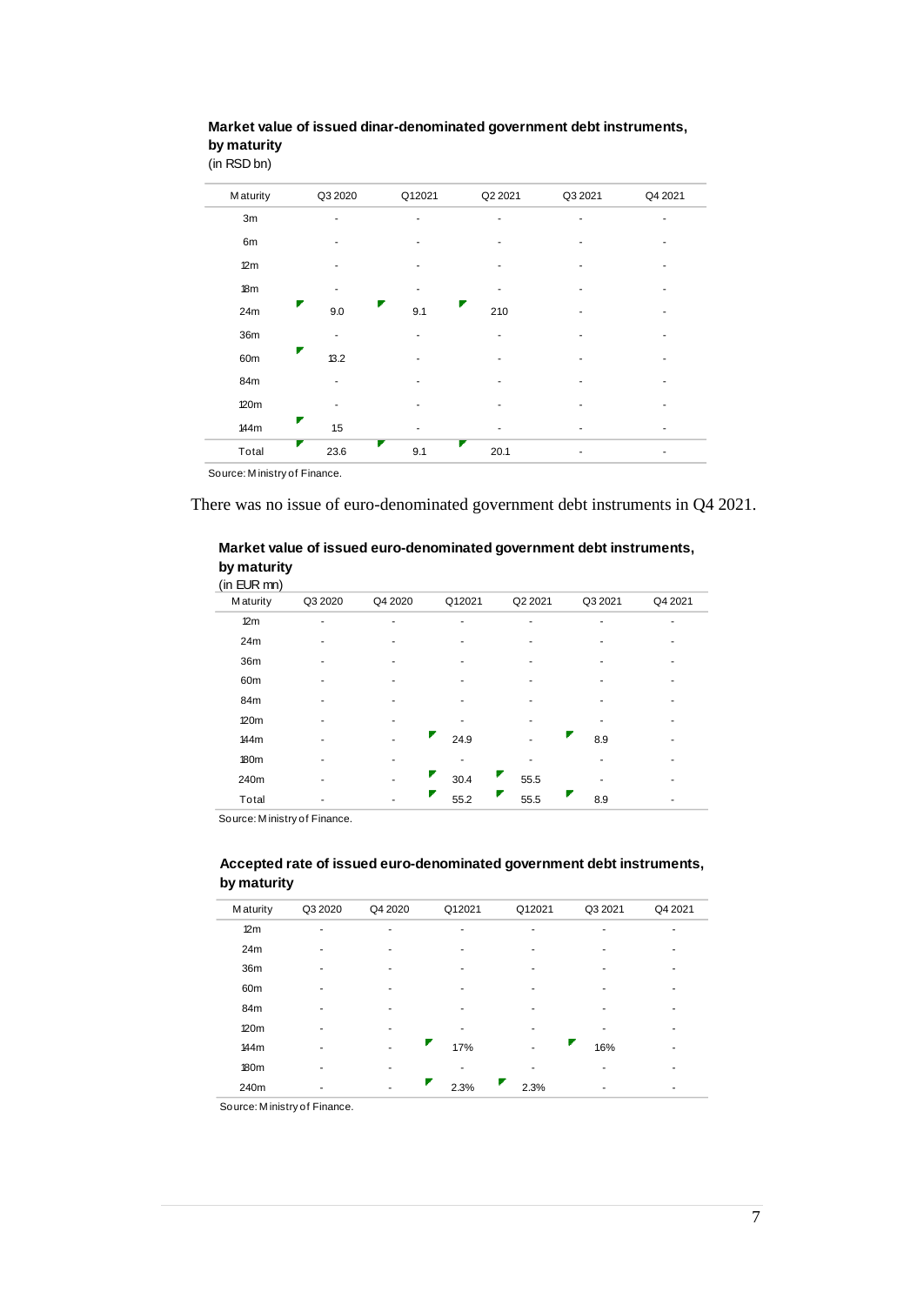The prices of shares in the Belgrade Stock Exchange (BSE), measured by the BELEX15 index rose by 2.2% at end-Q4 2021 (the value of the index was 820.78 at end-December). The index rose by 9.6% over the past year.

The key policy rate equalled 1.0% at end-December 2021. The level of interest rates earned by funds on dinar assets in custody accounts mirrored the movements in the key policy rate.

In Q4 2021, the dinar stayed almost unchanged vis-à-vis the euro, coming at the level of RSD 117.58 per euro at the end of this quarter. In the same period, the dinar lost 2.6% against the US dollar.

Price growth rates came at 0.9%, 0.9% and 0.4% in October, November and December, respectively. Consumer prices gained 7.9%<sup>9</sup> in December 2021 year-onyear.





Source: National Bank of Serbia, Belgrade Stock Exchange, Statistical Office.

<sup>&</sup>lt;sup>9</sup> Source: Statistical Office of the Republic of Serbia.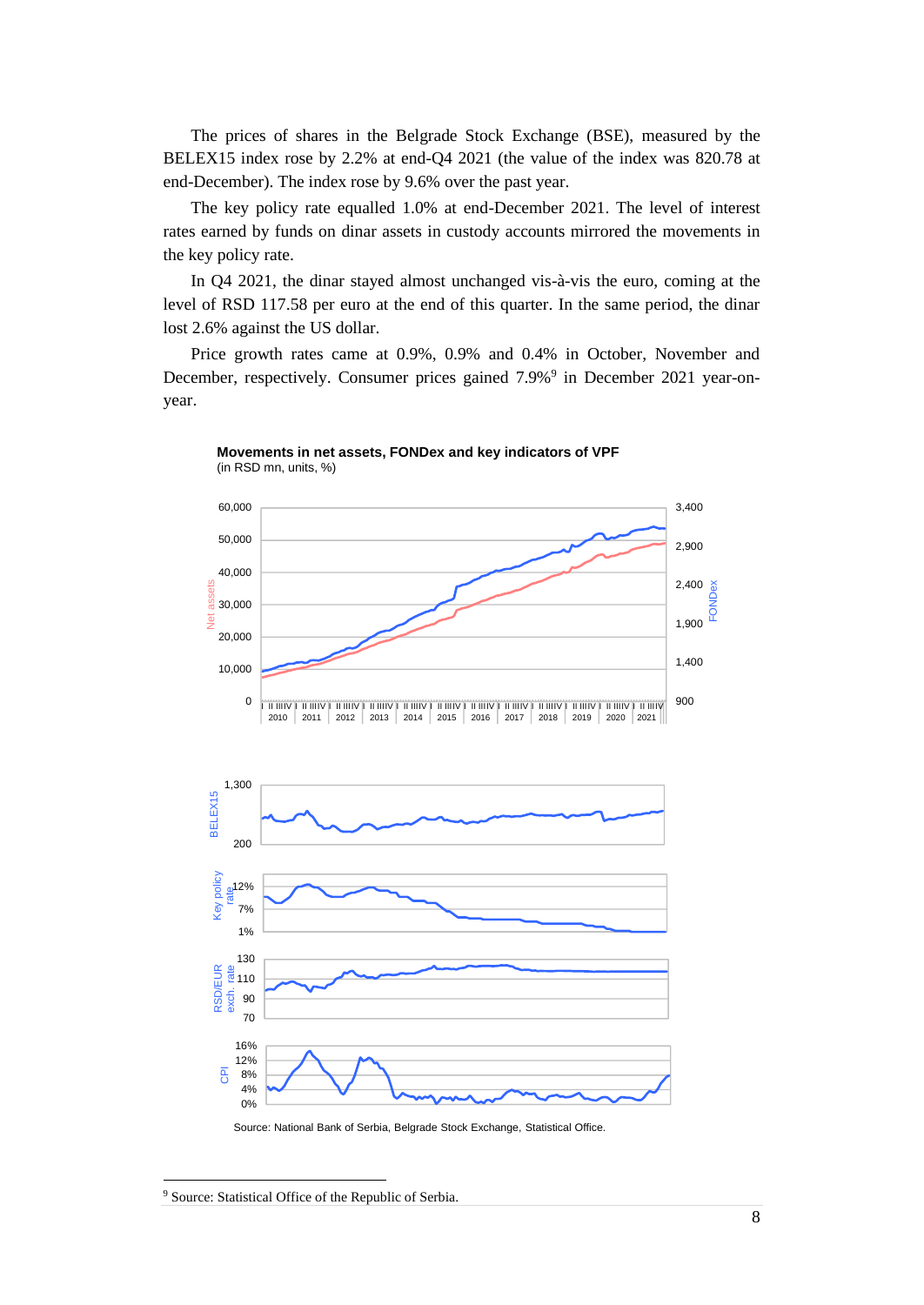## <span id="page-8-0"></span>**5 Fees charged by management companies**

The Law on Voluntary Pension Funds and Pension Schemes sets out that management companies charge fees for their services and account transfer to fund members. Management company fees entail contribution and management fees. The account transfer fee may not exceed the actual transfer costs.

Though fees are among the parameters that members should consider when choosing a fund, they should not be viewed in isolation. The level of fees is contingent on the fund's investment policy and its investment activity. As a rule, more active funds, intended for younger persons who will pay contributions over a longer horizon, invest more in more complex instruments, assuming a higher degree of risk. Such funds are expected to post higher returns, hence their fees are higher. On the other hand, a fund investing passively in safer financial instruments should charge lower fees. A fund's investment policy, i.e. planned investment of the fund members' assets, the expected return, the level of risk assumed by funds (and members), and fees charged by companies, should all be taken into account when opting for a fund.

The contribution fee is paid only once, as a front-load fee. Though visible in the first instance, it is not the largest cost incurred by a member.

The total amount of contribution fees paid in Q4 2021 amounted to RSD 22.4 mn and the level of the fee in the same period was 2.1% on average. In annual terms, the total amount of contribution fees paid in 2021 amounted to RSD 80.9 mn, up by 6.2% relative to 2020, when it amounted to RSD 76.2 mn.

The management fee is calculated daily against the value of VPF net assets and is included directly in the investment unit value, meaning that the calculated and published investment unit value is exclusive of the management fee.

In 2021, the total value of management fees equalled RSD 599.4 mn, which is around 88% of the total fees charged, up by 5.5% relative to 2020.

| $(in RSD$ mn $)$    |                                 |      |                                                      |      |      |          |      |           |      |              |            |                |            |       |  |
|---------------------|---------------------------------|------|------------------------------------------------------|------|------|----------|------|-----------|------|--------------|------------|----------------|------------|-------|--|
|                     | 2011                            | 2012 | 2013                                                 | 2014 | 2015 | 2016     | 2017 | 2018      | 2019 | 2020         | 2021       |                |            |       |  |
|                     |                                 |      |                                                      |      |      |          |      |           |      |              | Q1         | Q <sub>2</sub> | Q3         | Q4    |  |
| Contribution<br>fee | 57.9                            | 60.1 | 58.7                                                 | 55.4 | 53.0 | 56.8     | 61.0 | v<br>66.3 | 71.8 | 76.2         | 19.0       | 19.7           | 19.8       | 22.4  |  |
| M anagement<br>fee  | 220.0                           |      | F<br>284.1 357.8 432.8 514.9 614.4 678.7 474.0 526.7 |      |      | <b>A</b> | v.   | v         | v    | I.F<br>567.9 | ┏<br>145.2 | 148.8          | F<br>152.3 | 153.2 |  |
|                     | Source: National Rank of Serbia |      |                                                      |      |      |          |      |           |      |              |            |                |            |       |  |

<span id="page-8-1"></span>Source: National Bank of Serbia.

**Fees charged by management companies**

## **6 Trading in securities**

VPF trading volumes equalled RSD 2.4 bn in Q4 2021. In annual terms, the volume of VPF turnover measured RSD 33.5 bn, up by around 27% from 2020 when it equalled RSD 26.4 bn.

The average share of VPFs in BSE trading was 3.0% during the quarter.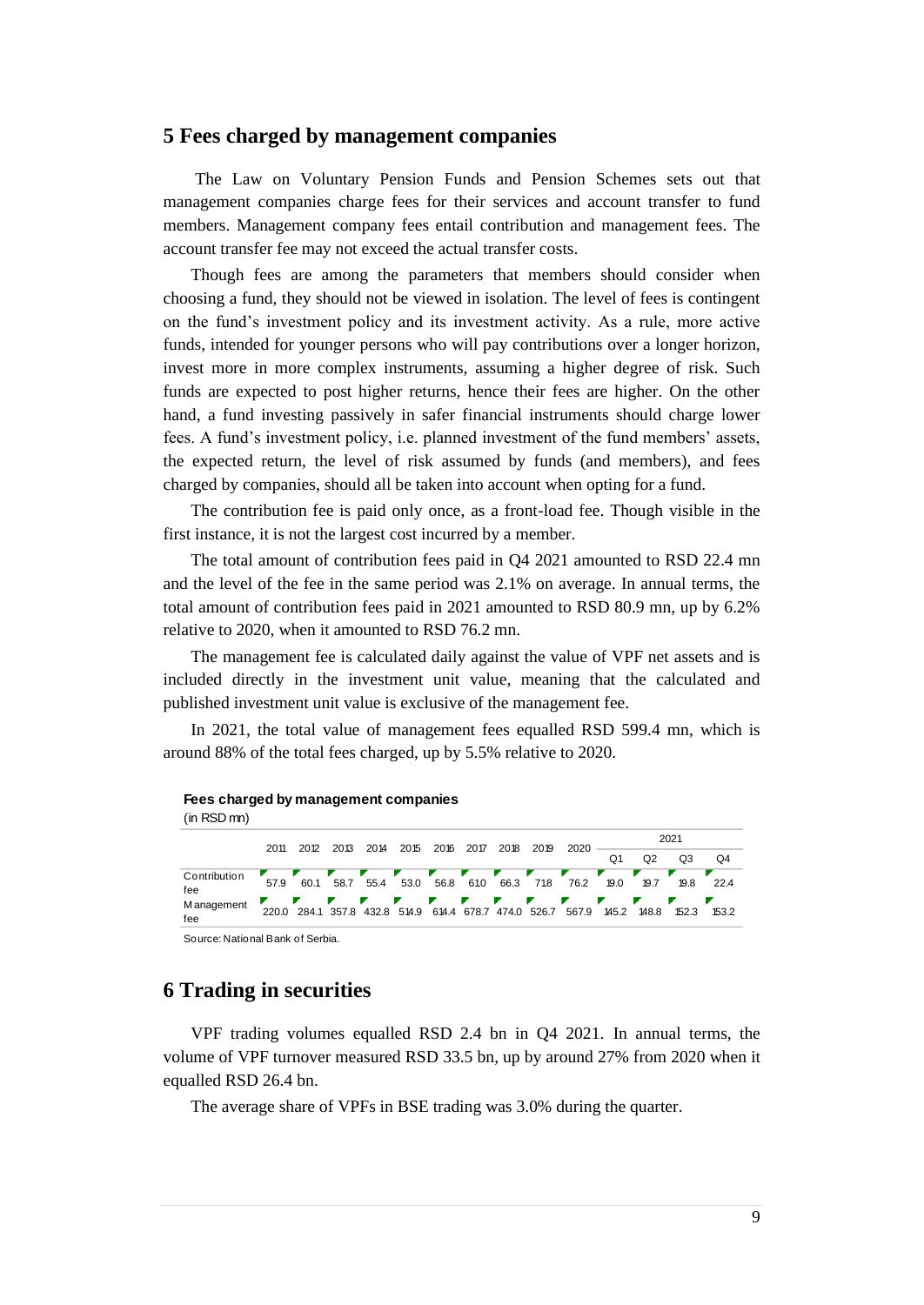## **VPF securities trading**

(in RSD bn)

|                                     | 2015             | 2016               | 2017             | 2018      | 2019              | 2020       |       | 2021               |                  |                                     |  |  |
|-------------------------------------|------------------|--------------------|------------------|-----------|-------------------|------------|-------|--------------------|------------------|-------------------------------------|--|--|
|                                     |                  |                    |                  |           |                   |            | Q1    | Q2                 | Q3               | Q4                                  |  |  |
| Securities trading                  | 14.5             | 11.5               | 24.2             | 16.1      | 48.7              | 26.3       | 17.8  | 5.7                | 7.6              | 2.4                                 |  |  |
| Purchases                           | 7.9              | 6.4                | 14.7             | 9.3       | $^{27.1}$         | ۳.<br>13.8 | 10.0  | 2.6                | 4.7              | 1.3                                 |  |  |
| Belgrade Stock Exchange             | $\overline{0.9}$ | 1.1                | 3.7              | 2.7       | 3.2               | 2.7        | 0.4   | 0.3                | 0.8              | 0.3                                 |  |  |
| Unregulated market                  | 1.8              | $\blacksquare$ 1.1 | 5.8              | 3.2       | $16.7$ 7.6        |            | 8.0   | л<br>1.9           | 2.7              | 1.0                                 |  |  |
| Auctions of government secur        | 5.2              |                    | $4.2$ 5.1        | 3.4       | $7.1 \qquad 3.6$  |            | 16    | ۳,<br>0.3          | $\frac{11}{11}$  | $\begin{bmatrix} 0.0 \end{bmatrix}$ |  |  |
| Sales                               | 3.6              | 3.0                | 7.4              | 5.5       | $\overline{19.6}$ | Ψ,<br>11.2 | 5.9   | 2.4                | 2.6              | $\frac{1}{2}$ 12                    |  |  |
| <b>Belgrade Stock Exchange</b>      | $^{\bullet}$ 0.5 | 19                 | $2.7$ $3.2$      |           | 1.4               | 3.1        | 1.8   | 17                 | $\overline{0.0}$ | $^{\bullet}$ 0.2                    |  |  |
| Unregulated market                  | 3.2              | $\frac{11}{11}$    | 4.7              | 2.3       | Ψ.<br>18.1        | Ψ,<br>8.1  | 4.1   | 0.6                | 2.6              | 1.0                                 |  |  |
| M aturity                           | 2.9              | 2.1                | $^{\bullet}$ 2.2 | Ψ,<br>1.3 | 2.1               | 1.4        | 1.9   | $\blacksquare$ 0.7 | 0.4              | 0.0                                 |  |  |
| Purchase to sale and maturity ratio | 1.2              | 7.5                | 1.5              | 1.4       | 1.3               | У<br>1.1   | 1.3   | 0.8                | 16               | 1.1                                 |  |  |
| Share in total BSE trading (in %)   | 6.1%             |                    | 6.7% 33.0% 9.4%  |           | 5.1%              | $11.9\%$   | 26.3% | 20.6%              | $10.9\%$ 3.0%    |                                     |  |  |

<span id="page-9-0"></span>Source: National Bank of Serbia, Belgrade Stock Exchange.

## **7 Transaction costs**

Transaction costs incurred in the purchase, sale and transfer of securities (Central Securities Depository fees, stock exchange fees, tax charges) and the costs of current maintenance of real estate property that fund assets are invested in are charged against fund assets. Other costs are charged against the assets of management companies.

The total transaction costs in Q4 2021 amounted to RSD 0.7 mn. In the same period, Central Securities Depository fees had a greater share in transaction costs compared to stock exchange fees, while custody bank fees made up the bulk of costs paid by management companies from their assets compared to brokerage fees. In addition, the total transaction costs in 2020 amounted to RSD 10.3 mn, while in 2021 they measured RSD 4.8 mn, down by around 54%.

#### **Number of contracts and users**

(in thousands)

|                                         | 2014      | 2015  | 2016       | 2017        | 2018        | 2019<br>2020 | 2021       |            |       |                                                                                |       |
|-----------------------------------------|-----------|-------|------------|-------------|-------------|--------------|------------|------------|-------|--------------------------------------------------------------------------------|-------|
|                                         |           |       |            |             |             |              |            | Q1         | Q2    | Q3                                                                             | Q4    |
| No of<br>contracts                      | 252.1     | 258.1 | 250.5      | 253.9       | 261.7       | z<br>275.8   | 279.5      | v<br>279.5 | 282.4 | 286.4                                                                          | 288.7 |
| No of users                             |           |       |            |             |             |              |            |            |       | <b>7</b> 88.0 790.5 783.6 785.4 792.3 72016 7205.0 7205.1 7206.8 7209.0 7210.7 |       |
| Percentage<br>of active<br>users (in %) | И<br>313% | 25.3% | И<br>28.5% | И.<br>33.6% | 33.4% 34.4% | Г            | И<br>35.3% | Г<br>34.0% | 34.2% | 33.8%                                                                          | 35.9% |
|                                         |           |       |            |             |             |              |            |            |       |                                                                                |       |

Source: National Bank of Serbia.

# <span id="page-9-1"></span>**8 Number and structure of VPF users**

At end-Q4 2021, 210,697 users<sup>10</sup> were in the accumulation phase<sup>11</sup>, with 288,734 VPF membership contracts<sup>12</sup>. Compared to end-Q4 2020, the number of users and the number of membership contracts rose by around 2.8% and 3.3%, respectively.

 $10$  The number of users is the number of people who are members of VPF(s). VPF membership has two phases – the accumulation phase (when contributions are made) and the withdrawal phase (when the accumulated funds are withdrawn).

<sup>&</sup>lt;sup>11</sup> VPF membership has two phases – the accumulation phase (when contributions are made) and the withdrawal phase (when the accumulated funds are withdrawn).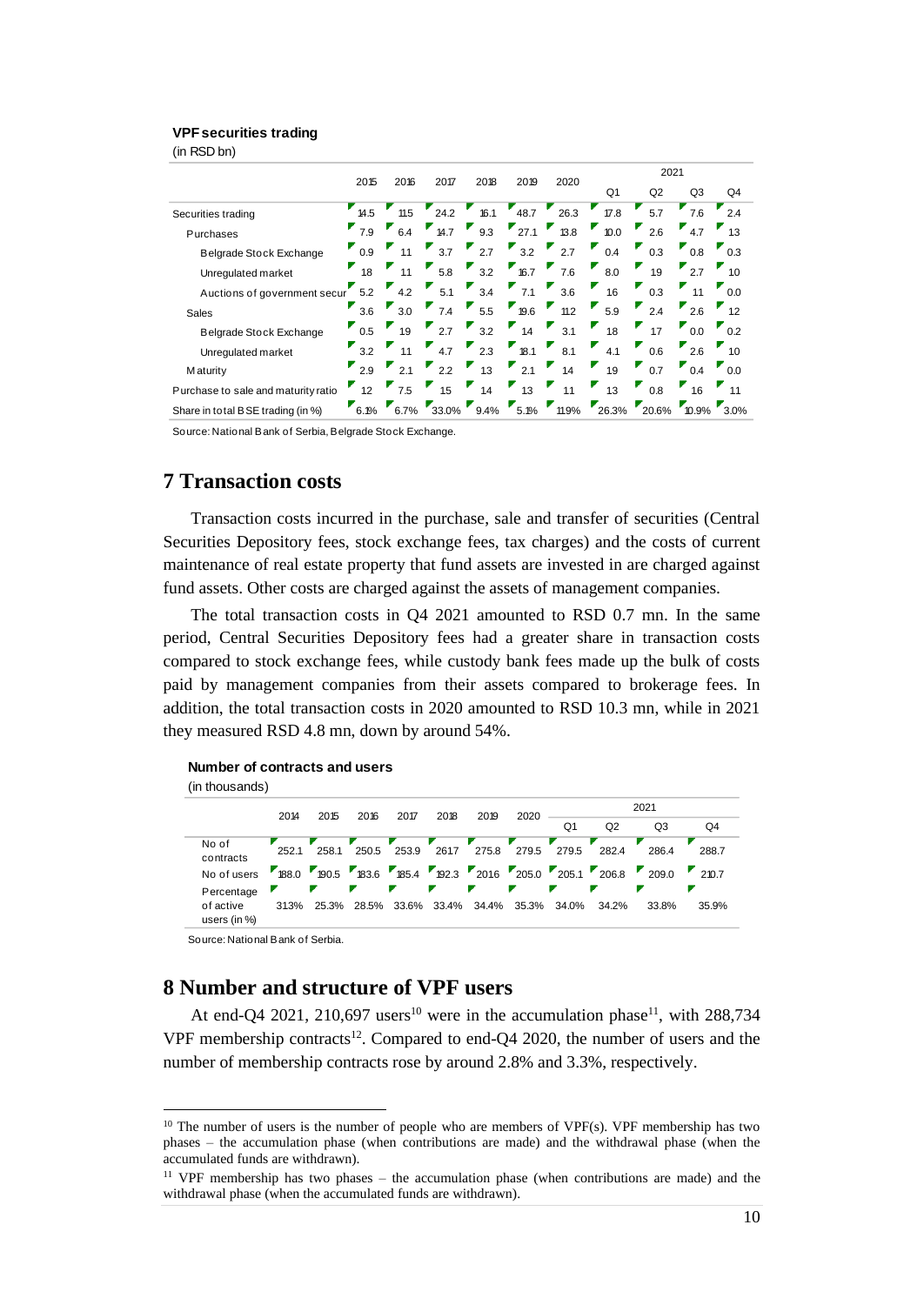VPF users accounted for 9.5%<sup>13</sup>of the total number of employees.

| Amount of transaction costs |  |  |
|-----------------------------|--|--|
|-----------------------------|--|--|

(in RSD mn)

|                                              | 2013                                  | 2014                                       | 2015                        | 2016 | 2017              | 2018       | 2019                                                                                                                                            | 2020 |                  | 2021               |                                       |     |  |
|----------------------------------------------|---------------------------------------|--------------------------------------------|-----------------------------|------|-------------------|------------|-------------------------------------------------------------------------------------------------------------------------------------------------|------|------------------|--------------------|---------------------------------------|-----|--|
|                                              |                                       |                                            |                             |      |                   |            |                                                                                                                                                 |      | Q1               | Q2                 | Q3                                    | Q4  |  |
| Total                                        |                                       |                                            |                             |      |                   |            | $T$ 7.2 $T$ 10.3 $T$ 1.9                                                                                                                        |      |                  | 12                 | $0.9\qquad0.7$                        |     |  |
| Brokerage fees                               |                                       | $2.5$ 2.0                                  |                             |      |                   |            | $13$ 2.3 4.4 3.0 8.0 3.7 0.2                                                                                                                    |      |                  | $\blacksquare$ 0.3 | $\blacksquare$ 0.1 $\blacksquare$ 0.1 |     |  |
| Custody bank fees                            |                                       |                                            |                             |      |                   |            | $19$ 2.0 2.0 2.0 1.9 1.8 3.1 2.3 0.5 0.4                                                                                                        |      |                  |                    | $\sqrt{04}$ $\sqrt{03}$               |     |  |
| Stock exchange fees                          |                                       | $\begin{array}{ccc} 0.6 & 0.6 \end{array}$ | 0.8                         | 10   | $\blacksquare$ 18 | И.,<br>1.3 | 19                                                                                                                                              | 1.3  | $\overline{0.2}$ | $\blacksquare$ 0.2 | 0101                                  |     |  |
| <b>Central Securities</b><br>Depository fees | 0.9                                   | 1.6                                        | 1.6                         | 2.0  | 1.8               | 1.6        | E<br>3.4                                                                                                                                        | 2.2  | 0.8              | 0.3                | 0.4                                   | 0.3 |  |
| Other fees                                   | $\blacksquare$ 0.1 $\blacksquare$ 0.0 |                                            | $\mathcal{L}_{\mathcal{A}}$ |      |                   |            | $\begin{bmatrix} 0.0 & 0.6 & 0.6 \end{bmatrix}$ $\begin{bmatrix} 0.7 & 0.9 & 0.2 \end{bmatrix}$ $\begin{bmatrix} 0.0 & 0.0 & 0.0 \end{bmatrix}$ |      |                  |                    |                                       |     |  |

Source: National Bank of Serbia.

#### **Structure of users by payment schedule**

| (in units and $\%$ )          |                                     |             |           |  |  |
|-------------------------------|-------------------------------------|-------------|-----------|--|--|
|                               | Period                              | No of users | Share (%) |  |  |
|                               | 1 <sub>month</sub>                  | 75,563      | 36%       |  |  |
|                               | 3 months                            | 81,928      | 39%       |  |  |
|                               | 6 months                            | 85,004      | 40%       |  |  |
| Users making<br>contributions | 12 months                           | 89,910      | 43%       |  |  |
|                               | From the start of<br>membership (1) | 188,631     | 90%       |  |  |
| No holdings (2)               |                                     | 22,066      | 10%       |  |  |
| Total $(1+2)$                 |                                     | 210.697     |           |  |  |
|                               |                                     |             |           |  |  |

Source: National Bank of Serbia.

The amount of accumulated funds depends on the amount of contributions, return earned by funds, level of fees, and the length of the accumulation phase. As the level of contributions and the period of accumulation increase and funds earn returns, average balances in members' individual accounts go up. The average amount of funds accumulated in the accounts of members who have made at least one contribution payment was RSD 260 thousand. At end-Q4 2021, the number of users who are members of two or more VPFs was 43,498 or around 21% of the total number of users.

#### **Average accumulated funds at period-end**

|      |  |  |  |  |                                                     | 70.5 84.5 05.3 07.3 48.3 179.4 200.6 219.3 235.8 239.9 257.4 260.8 2610 2610 260.0 |      |  |                |    |  |    |  |
|------|--|--|--|--|-----------------------------------------------------|------------------------------------------------------------------------------------|------|--|----------------|----|--|----|--|
|      |  |  |  |  | 2011 2012 2013 2014 2015 2016 2017 2018.0 2019 2020 |                                                                                    |      |  | Q <sub>2</sub> | O3 |  | O4 |  |
| 2010 |  |  |  |  |                                                     |                                                                                    | 2021 |  |                |    |  |    |  |

Source: National Bank of Serbia.

In terms of gender composition and the respective amounts of funds, Q4 2021 saw no significant changes relative to prior periods. Men remained dominant, accounting for 57.2% of all users.

<sup>&</sup>lt;sup>12</sup> The number of membership contracts is the sum total of individual membership contracts and the number of members of all pension schemes.

<sup>&</sup>lt;sup>13</sup> The source for the number of employees: NBS.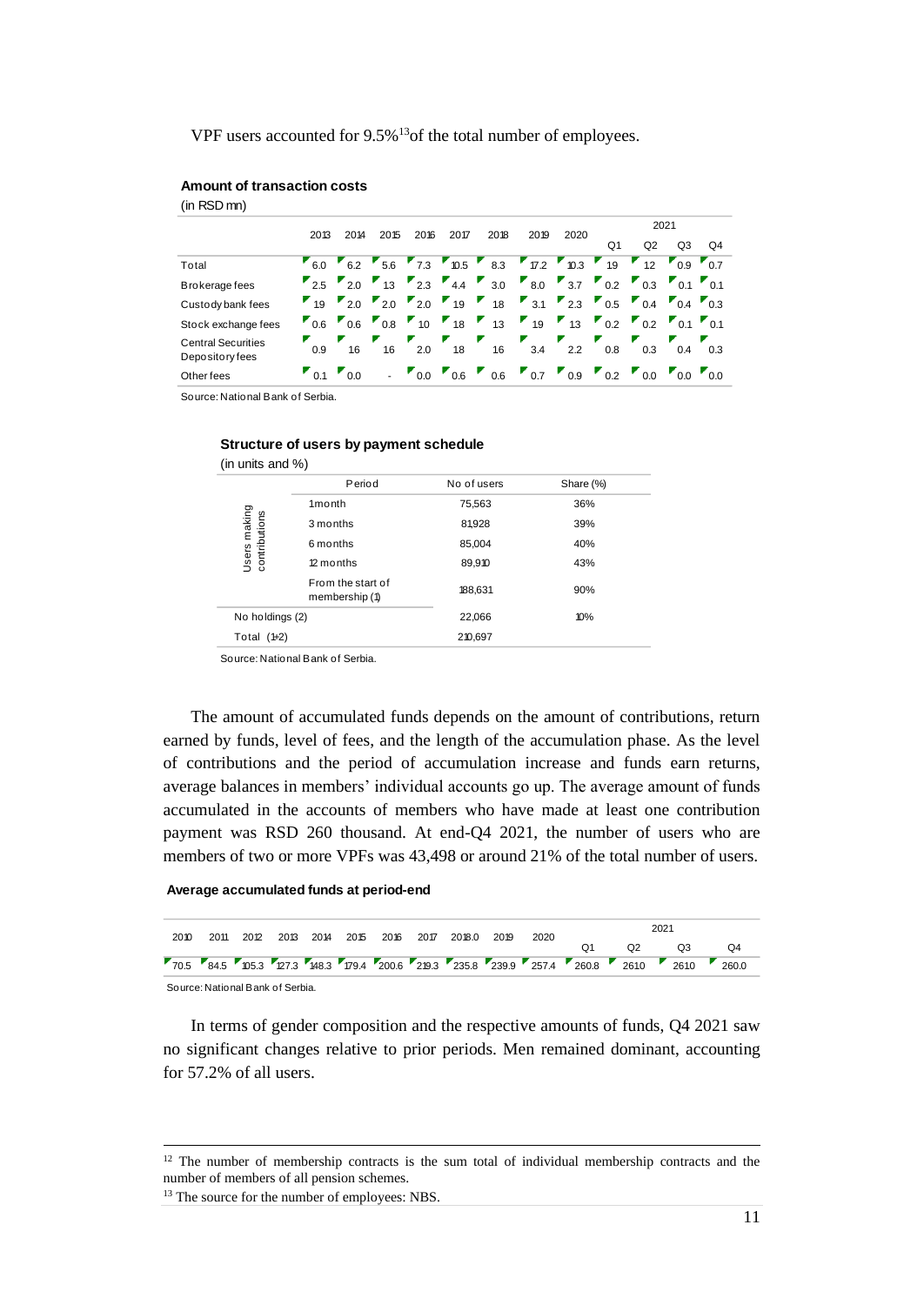| Number of users by number  |
|----------------------------|
| of funds in which they are |
| members                    |

#### **Number of users by membership contract**

(in units)

| (in units)                       |                |                                  |             |
|----------------------------------|----------------|----------------------------------|-------------|
| No of funds                      | No of users    | No of contracts                  | No of users |
| 1                                | 167,199        | 1                                | 151,762     |
| 2                                | 36,609         | $\overline{2}$                   | 45,115      |
| 3                                | 6,624          | 3                                | 9,742       |
| 4                                | 238            | 4                                | 3,191       |
| 5                                | 20             | 5                                | 647         |
| 6                                | 5              | 6                                | 174         |
| 7                                | $\overline{2}$ | 7                                | 55          |
|                                  |                | 8                                | 11          |
|                                  |                | 9                                |             |
| Total                            | 210,697        | Total                            | 210,697     |
| Source: National Bank of Serbia. |                | Source: National Bank of Serbia. |             |

**Distribution of users and accumulated funds by age** (in units, RSD)



Source: National Bank of Serbia.

At end-Q4 2021, the average age of VPF users was around 47 years, with users aged 40–60 making up the dominant share of around 62%. The percentage of users above the age of 53 was similar as in prior years, accounting for 29.8%, while the percentage of users above the age of 58 accounted for 17.3%.

# <span id="page-11-0"></span>**9 Contributions, withdrawals and transfers**

Of total contributions in Q4 2021, individual payments accounted for 41.3%, employer contributions for 32.5% and pension schemes for 26.3%. The total contributions to VPFs in Q4 2021 amounted to RSD 1.04 bn.

*Net contributions came at RSD 3.65 bn in 2021.*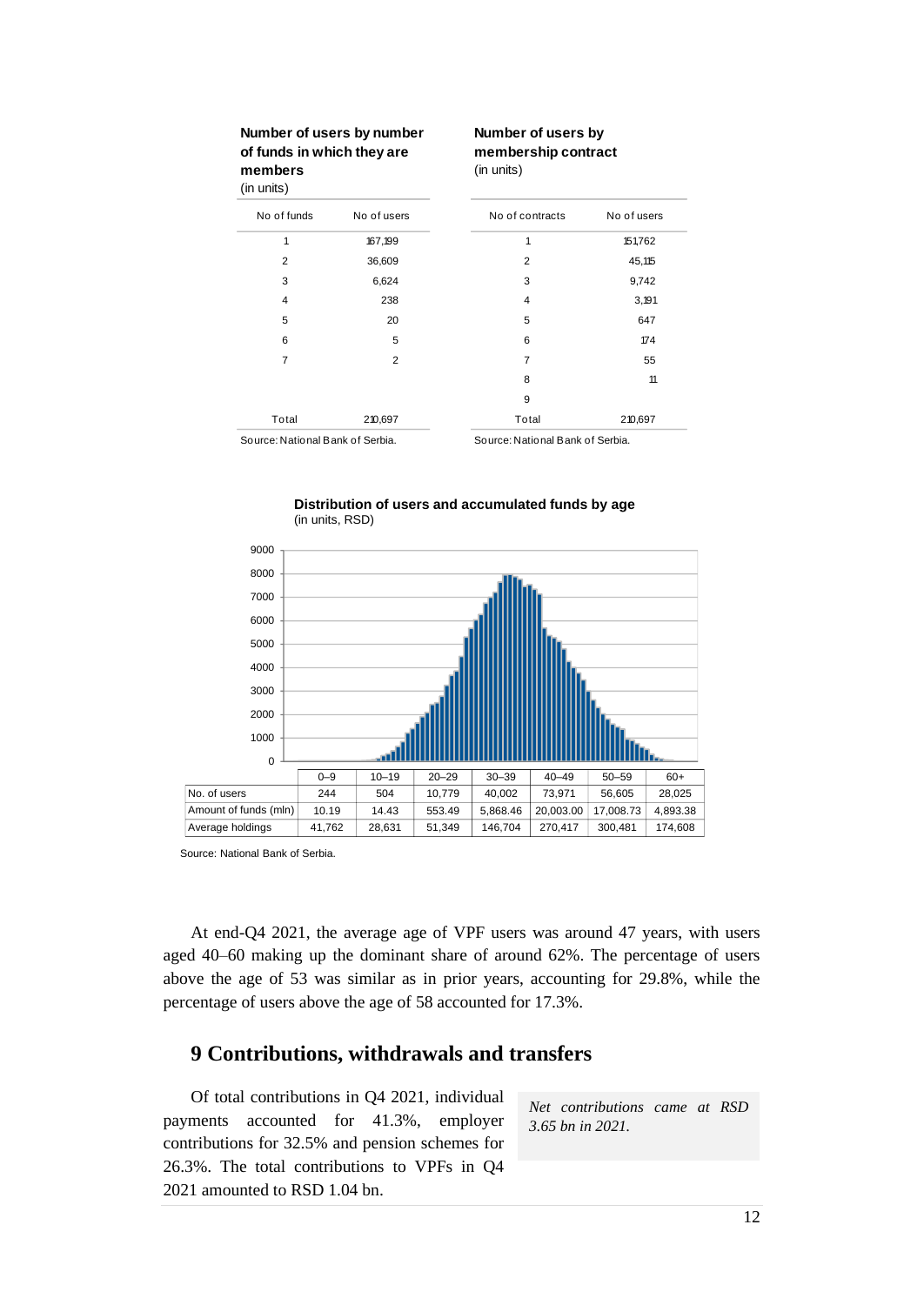#### **Total contributions**

(in RSD bn)

|                                  |  |  |  |  |  | 2012 2013 2014 2015 2016 2017 2018 2019 | 2020                                                             | 2021 |  |    |    |                |    |  |
|----------------------------------|--|--|--|--|--|-----------------------------------------|------------------------------------------------------------------|------|--|----|----|----------------|----|--|
|                                  |  |  |  |  |  |                                         |                                                                  |      |  | Ω1 | Q2 | O <sub>3</sub> | O4 |  |
|                                  |  |  |  |  |  |                                         | 2.70 2.70 2.80 2.58 2.89 3.19 3.47 3.92 3.48 0.83 0.91 0.94 1.04 |      |  |    |    |                |    |  |
| Source: National Bank of Serbia. |  |  |  |  |  |                                         |                                                                  |      |  |    |    |                |    |  |





Although most contributions are made through employers who, in this way, display a high level of responsibility towards their staff, there is a noticeable increase in the number of individual contributions. There is an ample potential for further growth in the membership base, both through individuals who increasingly recognize the importance of saving for old age, and through companies, especially having in mind that only every tenth employee has a VPF account. This way, employees and employers can save up since contributions from employer's funds up to RSD 6,062<sup>14</sup> per employee per month are exempt from the household income tax and contributions for mandatory social insurance. Payments in the same amount made by the employer through wage garnishment are also tax-exempt. This represents an additional incentive to employees and employers to direct a part of the wage to saving in VPFs.

Withdrawals are generally lump-sum. Since the withdrawals are made by the members who fulfil the requirements, and are usually not long-standing fund members, their accumulated sum is relatively small, and this kind of withdrawals is expected, even though it is not in accordance with the nature of VPFs which assumes the use of accumulated funds over a longer period. Lengthening of the accumulation periods and increase in the accumulated sums are accompanied with the rise in the share of scheduled

and other types of withdrawals. In 2021, lump-sum withdrawals made up the dominant share of total withdrawals (RSD 1.8 bn, down by 35.1 mn from 2020), while scheduled withdrawals amounted to RSD 340.4 mn, up by 73.9 mn from 2020.

<sup>&</sup>lt;sup>14</sup>Under Government decree, this amount is adjusted for previous-year inflation once a year.